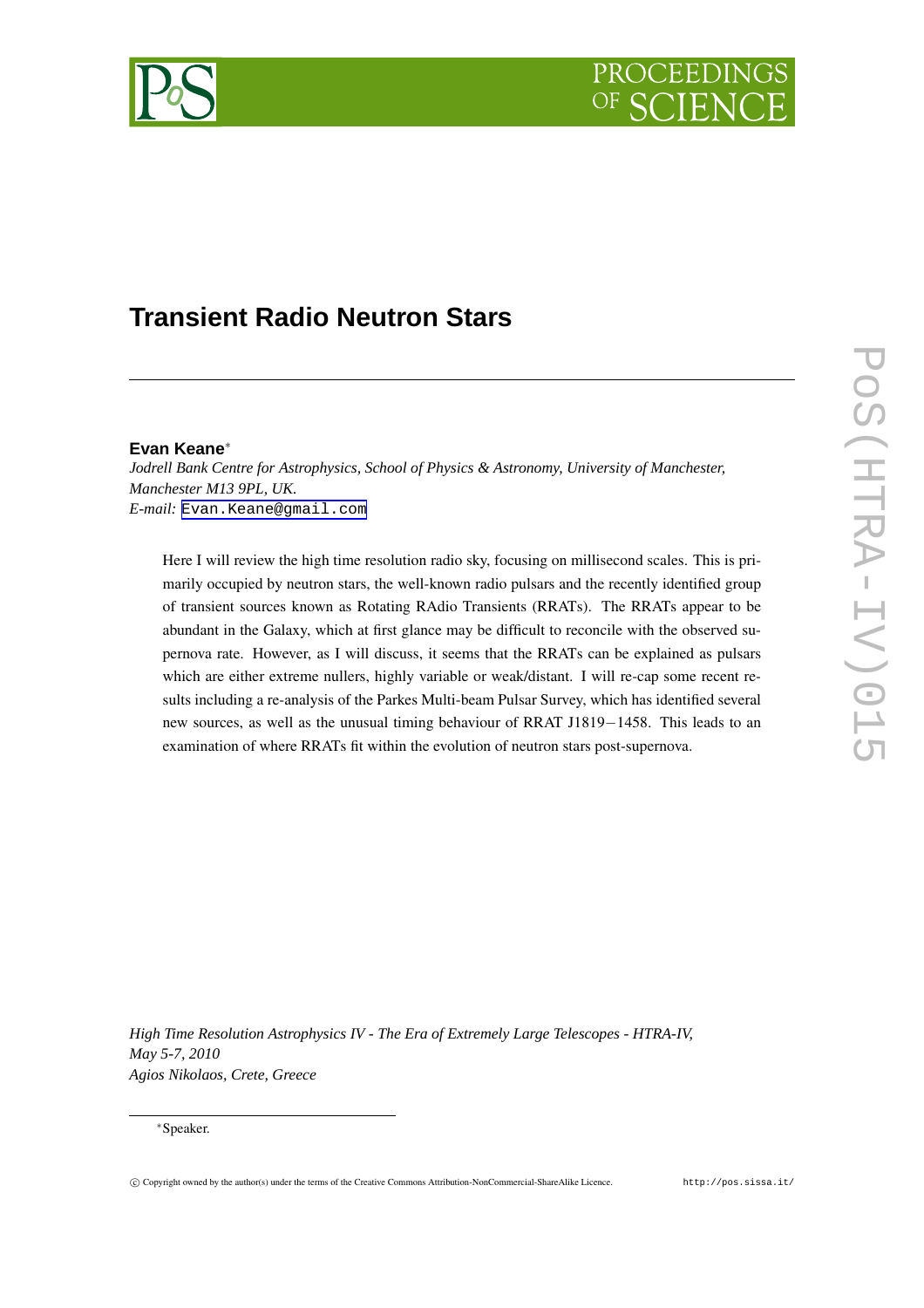## <span id="page-1-0"></span>**1. Introduction**

Short-timescale bursts, pulses or flickering at radio frequencies signal extreme astrophysical environments. A pulse of width *W* with a flux density *S* at an observing frequency <sup>ν</sup> which originates from a source at a distance *D* has a brightness temperature of

$$
T_{\rm B} \ge 4.152 \times 10^{23} \text{ K} \left(\frac{\text{SD}^2}{\text{Jy.kpc}^2}\right) \left(\frac{\text{GHz} \cdot \text{ms}}{v \cdot \text{W}}\right)^2. \tag{1.1}
$$

The minimum  $T<sub>B</sub>$  in this expression is obtained when the emitting region is the maximum size of a causally connected region  $cW = 300 \text{ km} (W/1 \text{ ms})$ . Equation 1.1 is parameterised in units typical of Galactic millisecond bursts which we will discuss below. Thus observations of the transient radio sky probe compact objects and coherent non-thermal emission processes. If the dynamical time  $t_{\text{dyn}} = \sqrt{1/G\rho}$  dictates the scale on which we see changes then the millisecond radio sky consists mainly of neutron stars which have  $t_{dyn} \sim 0.1$  ms.

Neutron stars are the most populous member of 'transient phase space' [[11\]](#page-13-0) and it is on them that this work focuses. We will discuss the well known radio pulsars (see e.g. [[39,](#page-14-0) [34\]](#page-14-0)) which have been joined in recent times by the 'intermittent pulsars' [[28](#page-14-0)] and the 'RRATs' (eRRATic radio sources, aka Rotating RAdio Transients, [[43\]](#page-14-0)). Together these sources exhibit variability on timescales spanning 16 orders of magnitude. Giant pulses of nanosecond duration have been observed in the Crab pulsar [\[21](#page-13-0)], whereas PSR B1931+24 has been seen to regularly switch on and off for  $\sim$  5 and  $\sim$  30 days respectively ( $\sim$  10<sup>7</sup> s) [[28\]](#page-14-0). The discovery of RRATs in particular has sparked much interest in radio transients. Their inferred population is large and a number of systematic searches of pulsar survey data have been performed [[43,](#page-14-0) [22,](#page-13-0) [13,](#page-13-0) [25,](#page-13-0) [6\]](#page-12-0), all of which have been successful in identifying new sources. In this paper we ask the question of whether RRATs are distinct from radio pulsars and the other manifestations of neutron stars with the aim of deciding where they fit in the 'neutron star zoo'. We begin by discussing in §2 the transient radio behaviour of the different neutron star classes. §3 then discusses the Galactic birthrates of neutron stars and how they compare to the observed core-collapse supernova rate in the Galaxy, in light of a recent re-processing of the Parkes Multi-beam Pulsar Survey (PMPS). We then, in §4, discuss the current state of knowledge regarding the evolution of neutron stars post-supernova, before concluding in §5.

## **2. Transient Neutron Stars**

#### **2.1 Basic Pulsar Model**

The standard model of a pulsar is a rapidly spinning neutron star with a dipolar magnetic field emitting a coherent beam of radio emission along its magnetic poles powered by the loss of rotational energy [[34\]](#page-14-0). If, as it rotates, the pulsar beam cuts our line of sight, a highly periodic source is detectable at the Earth. A typical pulsar has a period of  $P \sim 0.5$  s and slows down at a rate of  $\dot{P} \sim 10^{-15}$ . Such sources are referred to as 'normal' or 'slow' pulsars and comprise the majority of the ∼ 1800 presently known radio pulsars. In addition to these there are the millisecond pulsars (MSPs) which are the fastest rotators with typical periods of a few milliseconds.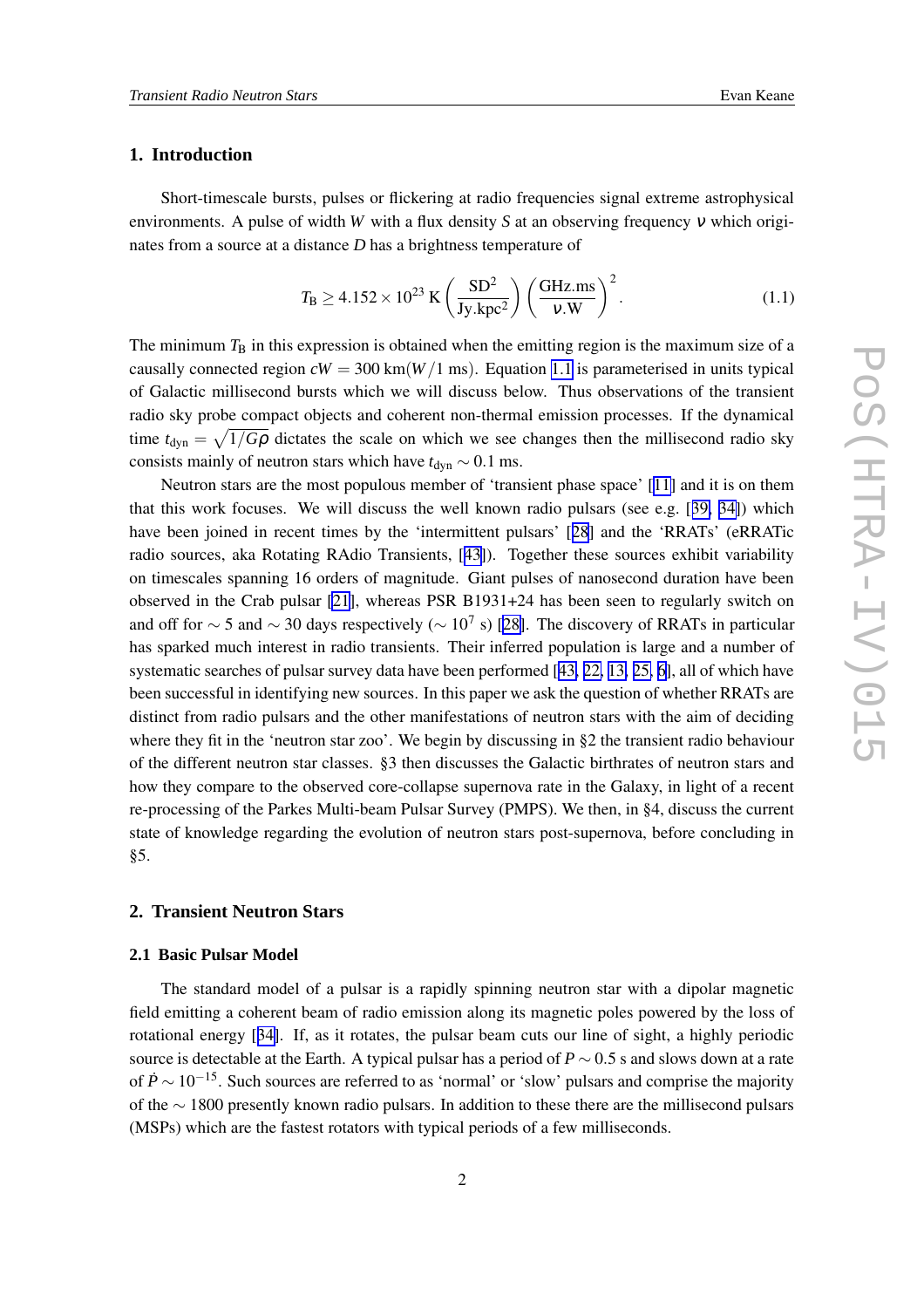<span id="page-2-0"></span>We can derive some simple equations to quantify some pulsar parameters. The rate of rotational energy loss of a pulsar is simply  $\dot{E} = d/dt[(1/2)I\Omega^2]$ . Using canonical neutron star values for mass  $(1.4 M_{\odot})$  and radius  $(10 km)$  we can take the moment of inertia to be that of a sphere to yield

$$
\dot{E} = 3.95 \times 10^{31} \text{ ergs.s}^{-1} \left(\frac{\dot{P}}{10^{-15}}\right) \left(\frac{P}{s}\right)^{-3}.
$$
 (2.1)

Equating this energy loss rate to the well known expression for the loss rate of a rotating magnetic dipole we can obtain an estimate for the 'characteristic magnetic field strength' which is

$$
B = 1.0 \times 10^{12} \text{ G } \sqrt{\left(\frac{\dot{P}}{10^{-15}}\right) \left(\frac{P}{\text{s}}\right)}.
$$
 (2.2)

Assuming a spin-down law of the form  $\dot{P} = KP^{2-n}$  we can determine an evolutionary timescale for pulsars by considering the case of a pulsar born spinning at a much faster rate than presently observed, i.e.  $P_{\text{birth}} \ll P_{\text{now}}$ . The 'spin-down' timescale is given by integrating the spin-down law to get

$$
\tau = \frac{1}{(n-1)} \frac{P}{P} \tag{2.3}
$$

For the dipolar case  $n = 3$  which gives us the 'characteristic' timescale,  $\tau_c = P/2\dot{P}$ . This is commonly referred to as the pulsar's 'age' however we emphasise that  $\tau_c$  is only a true representation of the pulsar age when the above assumptions are valid. Nevertheless  $\tau_c$  does provide us with a representative timescale for pulsar evolution. Pulsars are typically classified using a *P*− *P*˙ diagram as shown in Figure [1](#page-3-0) and, using the above equations, lines of constant  $\dot{E}$ , *B* and  $\tau_c$  are shown on this diagram.

#### **2.2 Pulsar Stability**

Pulsars are commonly referred to as stable astrophysical clocks but this is true only when considering integrated pulse profiles (of  $10<sup>4</sup>$  periods or more), especially those of the MSPs. Conversely, on a period-by-period basis the pulses we detect from pulsars are quite variable and exhibit much random as well as highly organised behaviour. Sub-pulse drifting is a phenomenon whereby the rotational phase where we see pulsar emission changes periodically (see Figure [2\)](#page-4-0). Some pulsars also exhibit 'mode-changing' whereby they switch between two or more different stable emission profiles. Nulling can be seen as an extreme example of moding where one of the modes shows no radio emission, i.e. the radio emission ceases and the pulsar is 'off'. Typical nulling occurs for 1−10 rotation periods but we must note that the observed selection of nulling pulsars is quite biased [[55\]](#page-15-0). Pulsars with longer nulling fraction are less likely to be detected in a single survey pointing, and in a confirmation pointing, and hence may be discarded amongst the plethora of pulsar candidates produced in modern surveys<sup>1</sup>. Also, due to a lack of sufficient signal-to-noise ratio, weaker pulsars cannot be examined on shorter timescales. Thus there may well be nulling occurring either unnoticed or undetectable in many known pulsars.

<sup>&</sup>lt;sup>1</sup>The number of pulsar candidates produced in modern surveys has surpassed what can be inspected by humans in a reasonable time. This has led to the use of artificial neural networks to identify the best candidates [[16\]](#page-13-0).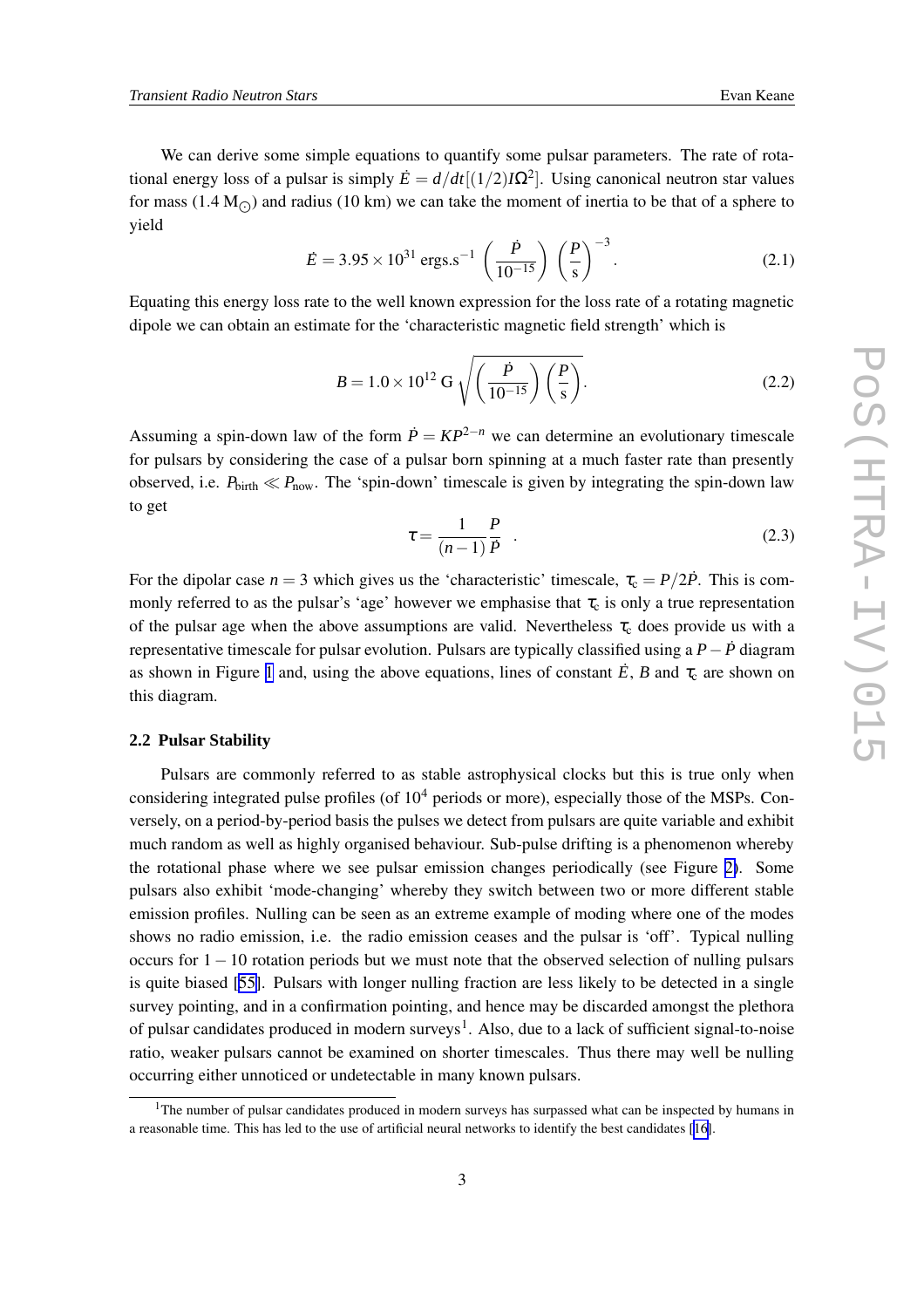<span id="page-3-0"></span>

**Figure 1:** The pulsar *P*−*P*˙ diagram. Shown are the radio pulsars, which can clearly be seen to consist of two classes — the 'slow' pulsars and the MSPs, as well as those RRATs (J1819−1458 is circled), XDINSs and magnetars with known period derivative. The shaded region in the bottom right denotes the canonical 'death valley' of [[10\]](#page-13-0) where we can see there is a distinct lack of sources. The radio loud-radio quiet boundary of [[5\]](#page-12-0) is also shown and we can see that only ∼ 1% of sources are found above this line. Also plotted are lines of constant *B*,  $\dot{E}$  and  $\tau_c$ .

0.001 0.01 0.1 1 10

log(P/second)

10 erg/s

**1021** erg/s

## **2.3 RRATs**

—ا 1e-22<br>0.001

10 8  $\overline{G}$ 

1e-20

 $\sqrt{GM}$ 

log(Pdot)

In 2006 eleven new sources, dubbed RRATs, were discovered in an archival search [[43\]](#page-14-0) of the PMPS [\[40](#page-14-0)]. These sources are characterised by detectable millisecond bursts of radio emission occurring as infrequently as every 3 hours to as often as every few minutes. The bursts have a duration of  $\sim$  1 − 30 ms with peak flux densities (at 1.4 GHz) of  $\sim$  0.1 − 10 Jy. In total this amounts to a mere 5 minutes of detectable radio emission per year for a typical RRAT, which illustrates the inherent difficulty in detecting such sources. As the RRATs are located at distances of a few kpc, Equation [1.1](#page-1-0) tells us that the brightness temperatures are high at  $10^{22} - 10^{23}$  K, which is within the range measured for radio pulsars. Observing a number of pulses from each source has enabled the determination of underlying periodicities using time differencing methods (see e.g.  $[25]$  $[25]$ ) with periodicities in the range  $0.7 - 7$  s for the original 11 sources. The most well studied source, J1819−1458, has been observed in the X-ray where a thermal spectrum at  $kT \sim 140$  eV is seen [[51,](#page-15-0) [44](#page-14-0), [50\]](#page-15-0). All these characteristics point towards RRATs being neutron stars. Monitoring these sources reveals that their spin periods are slowing down, and we can measure period derivatives and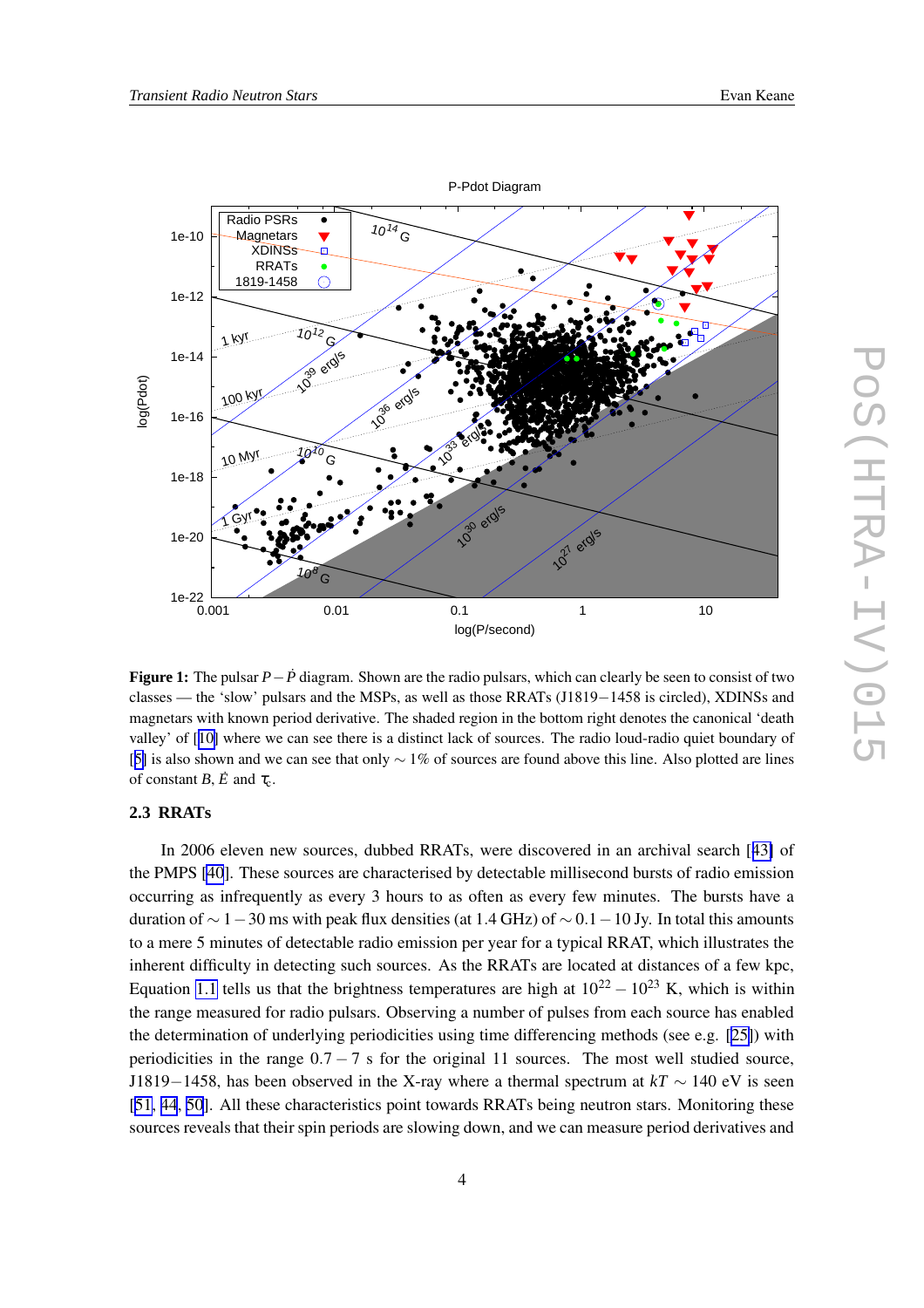<span id="page-4-0"></span>

**Figure 2:** Plotted are a sequence of 100 pulses from PSR B0031−07 observed with the Westerboork Synthesis Radio Telescope. Periodic drifting of the pulse in pulse longitude is evident. This pulsar also exhibits nulls such as that visible between the fifth and sixth drift bands. (Image credit: M. Serylak).

place them in  $P - \dot{P}$  space (Figure [1\)](#page-3-0). Here we can see that they seem to occupy a region similar to the so-called high-B radio pulsars, i.e. between the main pulsar population and the magnetars. The arrival times of the pulses themselves seem to be random, not yet showing any highly significant quasi-periodicities on timescales up to 1000 days, although this is limited by the number of detected pulses [\[48\]](#page-15-0). Given the difficulty in detecting RRATs, we can estimate the selection effects and make a prediction of the Galactic population of RRATs. This yields  $N_{RRAT} = \gamma N_{PSR}$  with  $\gamma = 1 - 3$ [[43,](#page-14-0) [25\]](#page-13-0) but contains at least three built-in sources of uncertainty, namely the burst rate distribution, the fraction of RRATs obscured from detection due to the effects of radio frequency interference and the beaming fraction of RRATs. Of course, this estimate is also extrapolated from a very small sample population and there may be other unknown selection effects. Nonetheless, below we take this claim at face value and investigate the implications for the Galactic neutron star population. We also describe a re-analysis of the PMPS in search of more RRAT sources, conducted to better understand their phenomenology as well as improving the population estimate.

#### **2.4 Intermittent Pulsars**

2006 also saw the discovery of 'intermittent pulsars', sources which behave as normal radio pulsars for several days before switching off entirely for days to weeks. This switching occurs in a quasi-periodic fashion with the archetypal system PSR B1931+24 turning 'on' for 5−10 days and 'off' for 25−35 days [[28\]](#page-14-0). These timescales allow the measurement of separate slow-down rates during the on and off states,  $\dot{v}_{on}$  and  $\dot{v}_{off}$ . The difference in these rates is about 50% and reflects the extra energy loss due to the pulsar wind when there is radio emission. When off, the star slows down via dipole braking alone. When on, it has been seen to turn off in the space of a few seconds. This indicates a massive change in magnetospheric currents on a very short timescale to a new state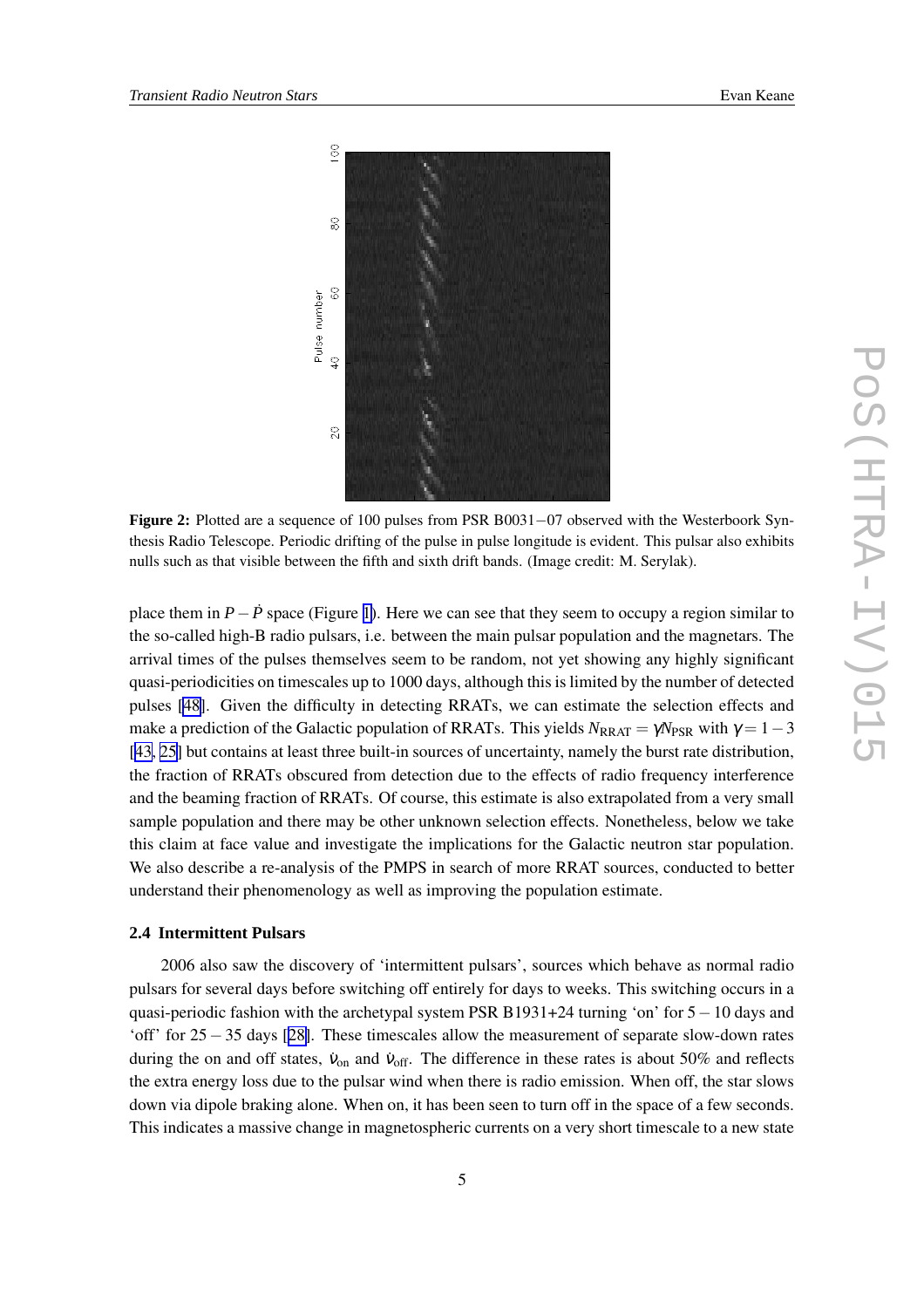which is apparently stable for  $\sim 10^6$  periods before switching once more. The explanation as to why this switching is quasi-periodic is unknown. We note that the scenario of two slow-down rates should apply to RRATs also, if they are truly off (see §3 for a discussion of this). When on, a RRAT slows down at a rate  $v_{on}$ . The slow-down rate of a RRAT is  $v_{RRAT} = v_{on} f_{on} - v_{off} (1 - f_{on})$  where  $f_{\text{on}}$  is the fraction of time the RRAT is on given by  $f_{\text{on}} = gW/f_{\text{beam}}T_{\text{obs}}$ . The factor *g* is the observed RRAT pulses/period, *W* is the pulse width,  $f_{\text{beam}}$  is the beaming fraction<sup>2</sup> (empirically found to be a function of period [[54](#page-15-0)]) and  $T_{obs}$  is the range over which the observations were performed. A typical RRAT (see e.g. [[25\]](#page-13-0) for typical numbers) has  $f_{on} \ll 1$  so that  $\dot{v}_{RRAT} \approx \dot{v}_{off}$ , i.e. measuring two slow-down rates is not possible for RRATs unlike in the case of intermittent pulsars where the timescales are more favourable.

#### **2.5 Death Valley**

Pulsar emission requires a supply of particles from the stellar surface which can be accelerated in the pulsar magnetosphere for pair production,  $\gamma \rightarrow e^+ + e^-$ , to ultimately lead to coherent radio emission. The strength of the electric potential ∆*V* depends on *B* and *P*, e.g. in the simple Goldreich-Julian case ∆*V* ∝ *B*/*P* 2 [\[19\]](#page-13-0). An electron accelerated in this potential will acquire a Lorentz factor of *e*∆*V*/*m*e*c* 2 . Depending on the emission mechanism (i.e. the dependence of ∆*V* on *B* and *P*) the minimum Lorentz factor sufficient for pair-production (the photon must have energy of at least 2*m*e*c* 2 ) defines a 'death-line', separating regions of *P*−*B* space where radio pulsar emission is possible and regions where it is inhibited (the 'death valley'). Detailed considerations lead to different death-lines for different field configurations, e.g. on high curvature field lines [[10\]](#page-13-0), and death-lines for several emission mechanisms have been proposed (see e.g. [[4,](#page-12-0) [49,](#page-15-0) [63\]](#page-15-0)). We note however that the various death-lines do not satisfactorily explain the observed pulsar population and there is at least one pulsar which flouts the rules in the death valley, namely the 8.5-second PSR J2144−3933 whose detection as a radio pulsar poses serious challenges to pulsar emission theories [\[61](#page-15-0)].

#### **3. RRATs: Recent Results**

#### **3.1 Too Many Neutron Stars?**

As we have mentioned above, the projected Galactic population of RRATs is large, perhaps larger than the population of radio pulsars. With this in mind, and considering all the classes of neutron stars now known, it makes sense to revisit the question as to whether the numbers are consistent with the observed core-collapse supernova rate in the Galaxy. From measurements of Galactic  $\gamma$ -ray emission from radioactive aluminium this has been determined to be  $\beta_{\text{CCSN}} =$  $1.9 \pm 1.1$  century<sup>-1</sup> [\[14](#page-13-0)], and of course the birthrate of neutron stars cannot exceed this. If we make the assumption that all the known classes of neutron stars are independent populations then this condition becomes

$$
\beta_{\text{CCSN}} \ge \beta_{\text{PSR}} + \beta_{\text{XDINS}} + \beta_{\text{RRAT}} + \beta_{\text{magnetar}} + \beta_{\text{CCO}},\tag{3.1}
$$

where each rate  $\beta_X$  is the birthrate (per century) for neutron stars of type X. Equation 3.1 refers to different neutron star populations which we now quickly summarise.

<sup>&</sup>lt;sup>2</sup>The beaming fraction factor is necessary as we remember that the RRAT is 'on' also when pointed away from us.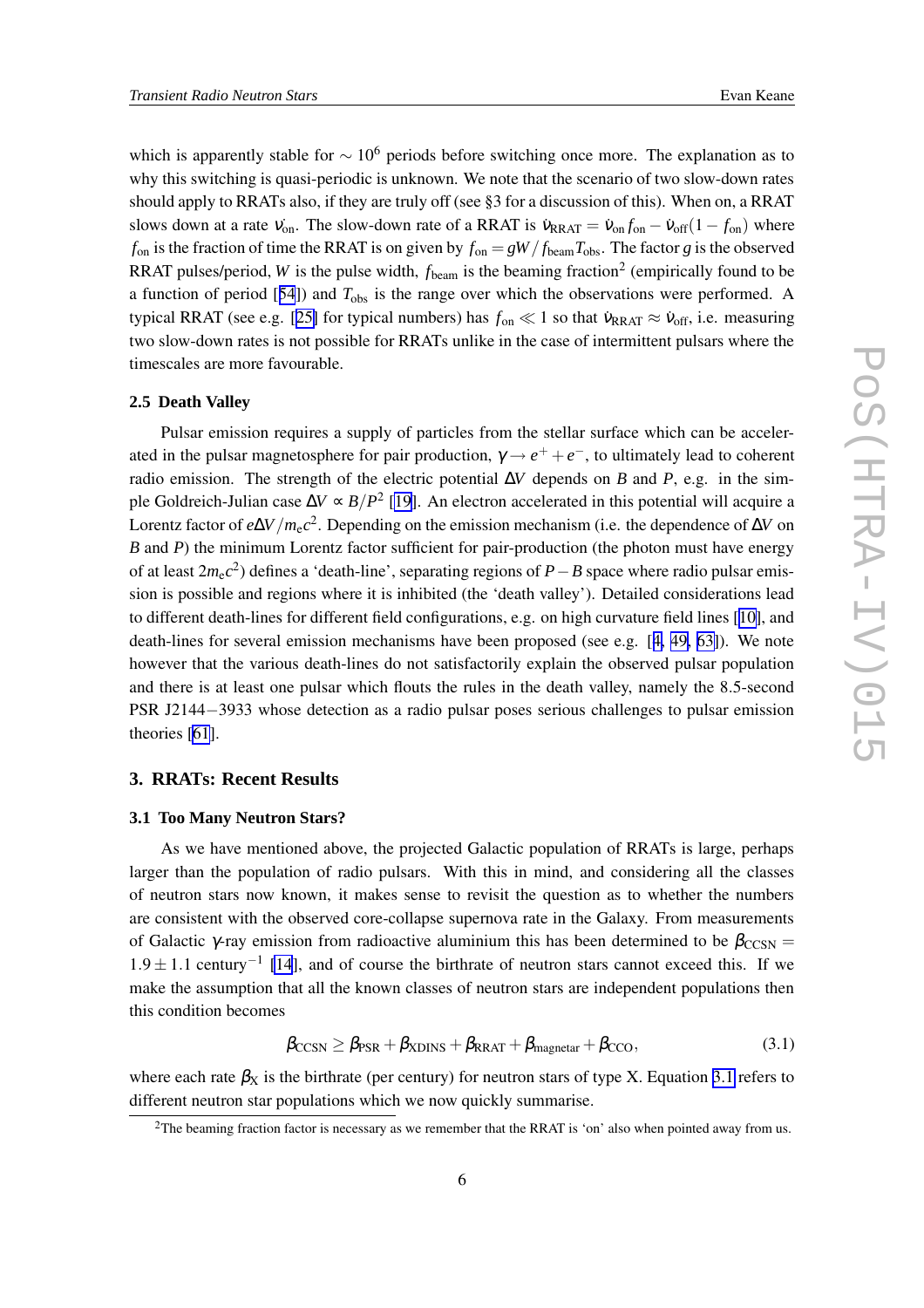<span id="page-6-0"></span>

**Figure 3:** The estimates for individual neutron star birthrates for the different populations (hatched boxes), cumulative birthrate (solid boxes) and the core-collapse supernova rate (solid line). Adapted from a version in [[24\]](#page-13-0).

The (X-ray-Dim) Isolated Neutron Stars (XDINSs, aka INSs, see e.g. [[23\]](#page-13-0)) are a group of nearby neutron stars (sometimes referred to as "The Magnificent Seven") seen only via their thermal emission. There have been extensive searches for radio emission from XDINSs with no detection [[27\]](#page-13-0) and their X-ray spectra are well fit as blackbodies, without the need for a power-law component, which would be suggestive of an active magnetosphere.

The magnetars consist of the Soft Gamma Repeaters (SGRs) and the Anomalous X-ray Pulsars (AXPs) [\[60\]](#page-15-0). These are thought to be isolated neutron stars with very strong magnetic fields of  $10^{14} - 10^{15}$  G whose emission is powered by magnetic field decay. These magnetic fields exceed the 'quantum critical field' strength<sup>3</sup>  $B_{OC} = 4.4 \times 10^{13}$  G so that higher order Quantum Electrodynamics effects play a role. For example, the amplitude for photon splitting,  $\gamma \rightarrow \gamma + \gamma$ , a third order effect, is proportional to  $\alpha^3(\hbar\omega/m_{\rm e}c^2)^5(B/B_{\rm QC})^6$  [\[1\]](#page-12-0) where  $\alpha$  is the fine structure constant and  $\hbar\omega$ is the photon energy. In magnetic fields  $\geq B_{\text{OC}}$  this dominates over photo-pair creation quenching the build-up of plasma and hence the radio emission [[5\]](#page-12-0). For many years the known magnetars (radio-quiet) and the pulsars (radio-loud) were well separated into regions where this process was dominant or suppressed respectively. However, recently some magnetars have been found to be radio-loud [[8](#page-13-0), [9\]](#page-13-0) and several radio pulsars with  $B > B_{\text{OC}}$  have been identified (see Figure [1](#page-3-0)). So, although there is a dearth of sources in the  $B \sim B_{\text{OC}}$  region, the fact that there are any at all implies that photon splitting may not always dominate over pair-creation, e.g. if single polarisation selection rules forbid it [[56\]](#page-15-0).

The Central Compact Objects (CCOs) are another small group of neutron stars which are isolated point sources associated with supernova remnants and are seen in thermal X-rays [[20\]](#page-13-0). CCOs have no optical or radio counterparts and do not have associated pulsar wind nebulae. Recently the first measurement of a period derivative for a CCO has been performed for PSR J1852+0040,

 $3$ The quantum critical value is that which makes the energy gap of electron cyclotron orbits ('Landau levels') equal the electron rest mass. In SI units  $\Delta E = \hbar e B / m_e$  so that  $B_{\rm QC} = m^2 c^2 / q \hbar$ .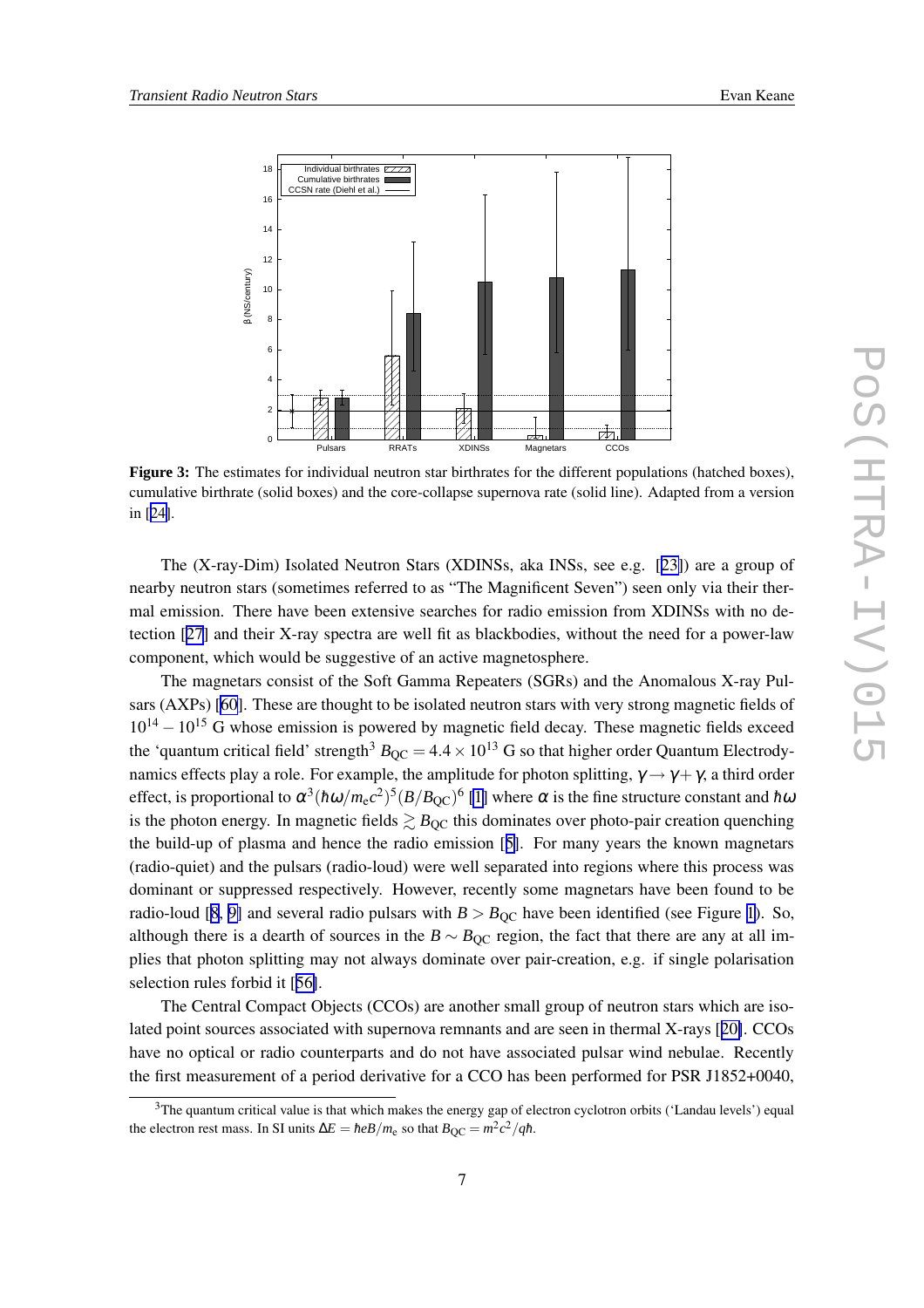associated with the SNR Kestevan 79, which has  $\dot{P} = (8.68 \pm 0.09) \times 10^{-18}$  [\[20](#page-13-0)], implying, in the dipolar magnetic field scenario, the lowest magnetic field strength of any young neutron star of just  $B = 3.1 \times 10^{10}$  G. An estimate of their birthrates was made by [[18\]](#page-13-0) to be  $\beta_{\text{CCO}} \approx 0.5$  century<sup>-1</sup>. Although excluded from the initial argument [[24\]](#page-13-0), we include the CCO birthrate in Figure [3](#page-6-0) with the addition of an ad hoc uncertainty factor of 2.

One point of clarification is that  $\beta_{PSR}$  is the birthrate of 'normal' pulsars only, i.e. not the MSPs. This is because, according to the standard evolutionary picture [[2\]](#page-12-0), normal pulsars (in binary systems) are progenitors of MSPs. After  $\sim 10^7$  yr, once a pulsar has slowed down and crossed the death line, it will no longer act as a radio pulsar. However, if this 'dead' pulsar has a binary companion it can experience a re-birth. Accretion from the companion re-heats areas of the neutron star surface and periodic X-ray emission will be visible from these hot spots. The system is now a low-mass X-ray binary (LMXB). In addition to mass transfer there is a transfer of angular momentum and the dead star is spun up to spin frequencies of hundreds of Hz and re-activated as a radio pulsar — an MSP. The transition from LMXB to MSP has been observed in PSR J1023+0038 over the last decade [[3](#page-12-0)].

Using the best estimates for the various birthrates (see [[24\]](#page-13-0) and references therein), and assuming that the observed classes are distinct populations, we conclude that the supernova rate cannot keep pace with the necessary rate of neutron star production. This seems to point out that our assumption of distinct populations is invalid and has led naturally to the suggestion that the various classes are linked [[24](#page-13-0)]. This link may be evolutionary in any of a few senses: (1) pulsars may evolve so as to increase nulling; (2) once a pulsar has evolved to particular areas of parameter space the selection effects may be changed so that the source appears more sporadic; (3) RRAT emission may be an extra 'mode' of emission in addition to the more steady (i.e. without nulling) emission seen in slow pulsars. Evolving beams would change the 'mode' in which we see the source during its lifetime. These possibilities are discussed in more detail in §4.

An alternative explanation to the 'birthrate problem' might simply be that the birthrate estimates are incorrect. This could allow the possibility of distinct populations (see §4 for a discussion of this). While this solution may seem less satisfactory, it can be directly investigated. The RRAT population estimate is the obvious target to try to improve: they make a large contribution to the putative birthrate problem and there is much survey data which has not been exhaustively searched for RRATs wherein many more may be discovered. With the discovery of many more RRATs an improved population estimate (and hopefully much other understanding) would follow.

#### **3.2 PMSingle**

With the goal of discovering more RRATs in the PMPS a complete reprocessing was recently performed, an analysis referred to as PMSingle [\[25](#page-13-0)]. This doubled the known PMPS RRATs to 22 with a few more confirmations soon to be reported [[26\]](#page-13-0). Using radio frequency interference (RFI) removal techniques as described in [\[15](#page-13-0)] this search effectively set the fraction of sources missed by RFI to zero, thus removing this source of uncertainty [[43\]](#page-14-0) from the RRAT population estimate. The PMPS used a 13-beam receiver at 1.4 GHz where it is unlikely that a true astrophysical source would show up in more than a single beam, unless extremely bright (e.g. [\[32\]](#page-14-0)). In addition to the RFI removal techniques, this re-analysis rejected multi-beam sources on this basis as well as expanding some of the parameter space searched (e.g. for wider pulses). Continued monitoring of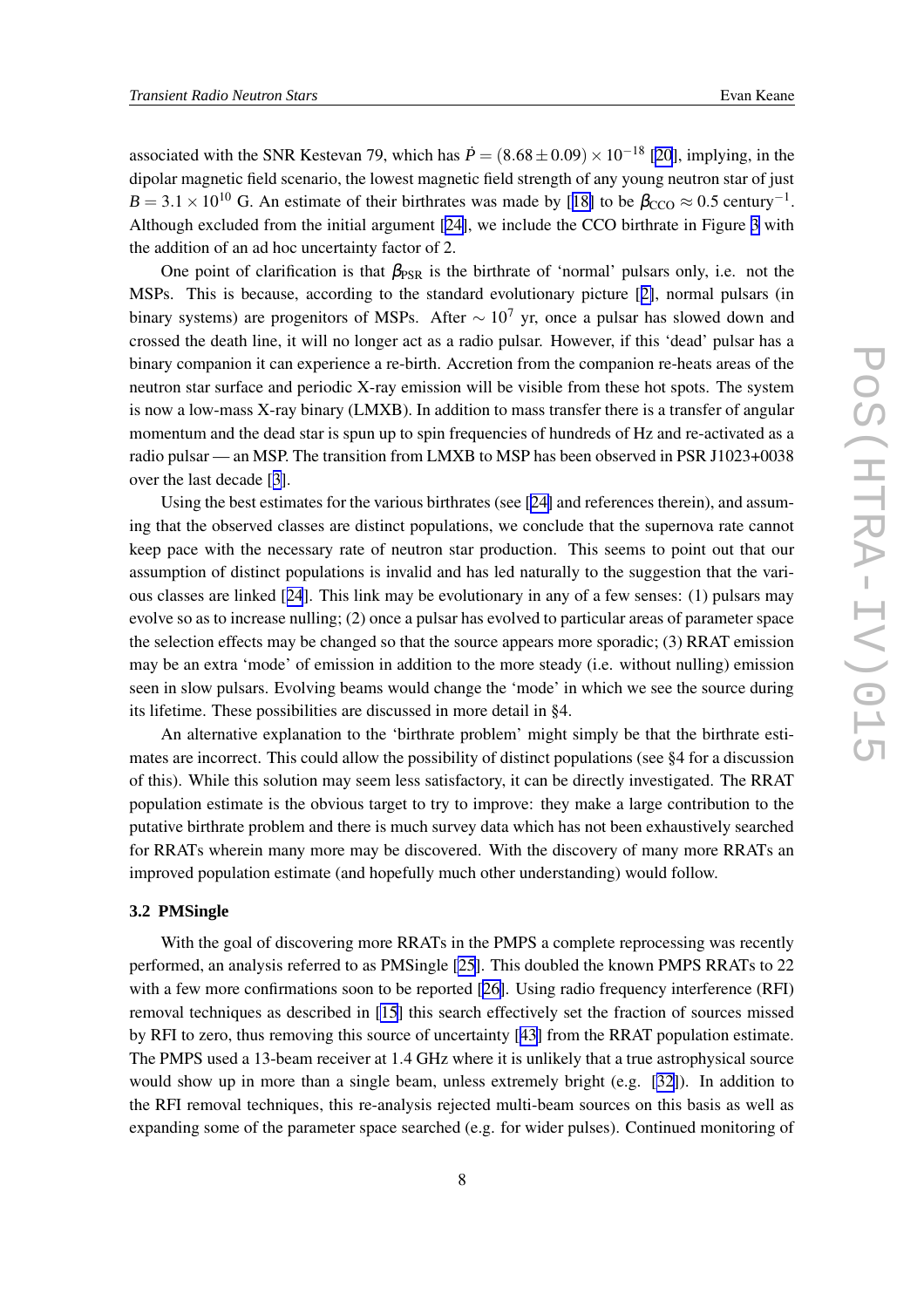the newly identified RRATs will result in a determination of the RRAT burst rate distribution and efforts to this end are ongoing [[26](#page-13-0)]. With this information we can perform a detailed population synthesis of RRATs but for now we can say that the new discoveries are consistent with the initial population estimate, i.e. there do seem to be about as many RRATs as radio pulsars in our Galaxy. However this statement must be interpreted carefully as described in §4. This effort to identify new RRATs is being helped by other searches which have also identified numerous sources, in surveys at GBT [\[22\]](#page-13-0), Arecibo [[13\]](#page-13-0) and archival searches of higher latitude Parkes surveys [[6\]](#page-12-0).

#### **3.3 Unusual Glitches**

The original RRAT sources have now been monitored for several years. This has led to coherent timing solutions and in the case of J1819−1458 the detection of glitches. Glitches are step changes in spin frequency  $v$  and its derivative  $\dot{v}$  of the form

$$
v(t) \rightarrow v(t) + \Delta v_{\rm p} + \Delta \dot{v}_{\rm p} t + \Delta v_{\rm d} e^{-t/\tau_{\rm d}}
$$
\n(3.2)

$$
\dot{v}(t) \rightarrow \dot{v}(t) + \Delta \dot{v}_{\rm p} + \Delta \dot{v}_{\rm d} e^{-t/\tau_{\rm d}} \tag{3.3}
$$

where the permanent steps are labelled with a 'p' and the steps labelled 'd' decay on a timescale of  $\tau_d$  [[53](#page-15-0)]. The glitches detected in J1819–1458 have fractional sizes of  $\Delta v/v = 0.6 \times 10^{-6}$  and  $0.1 \times$ 10−<sup>6</sup> , similar in size to those seen in young pulsars [[36\]](#page-14-0). The noteworthy point however is that the net effect of the glitches is to decrease the slow-down rate of the star's rotation, i.e. the magnitude of  $\dot{v}$  decreased. This is completely anomalous and unlike all radio pulsars glitches ever detected (see Figure [4](#page-9-0)). When contemplating the significance of this effect we might consider that the effect of the glitches in  $P - \dot{P}$  space is to move J1819−1458 (labelled in Figure [1\)](#page-3-0) downwards. If we were to propose that such glitches were typical in this source then it would suggest that J1819−1458 previously occupied the region of  $P - \dot{P}$  space where the magnetars are. The importance of such effects must be considered when we consider pulsar (and magnetar) spin evolution in the  $P - P$ <sup>o</sup> diagram.

### **4. RRATs: Special or Not?**

There has been some debate about what exactly a RRAT is and if in fact they are 'special' or not. Here we investigate these questions. Firstly we invoke the (effective) definition implemented for RRATs discovered in the PMPS [[43,](#page-14-0) [25](#page-13-0)]: a RRAT is a source identified in a single pulse (SP) search rather than a periodicity (FFT) search. If we let *r* denote the ratio of the SP and FFT search signal-to-noise ratios, i.e.  $r = (S/N)_{SP}/(S/N)_{FFT}$ , then RRATs are sources with  $r > 1$ . We see immediately that this definition depends on observing time as well as being at the mercy of the (a priori unknown) pulse amplitude distributions of RRATs. The definition is a detection classification only, i.e. sources identified as "RRATs"  $(r > 1)$  in one survey may well be identified as "pulsars"  $(r < 1)$  in another survey with longer pointings. Are the group of RRATs, so defined, in any way special?

To answer this we consider what this definition means as far as selection effects are concerned. If we take a source which emits pulses a fraction *g* of the time and nulls a fraction 1−*g* of the time then we can derive the condition for  $r > 1$  to be  $N^{-1} < g < 2N^{-1/2}$  where N is the number of pulse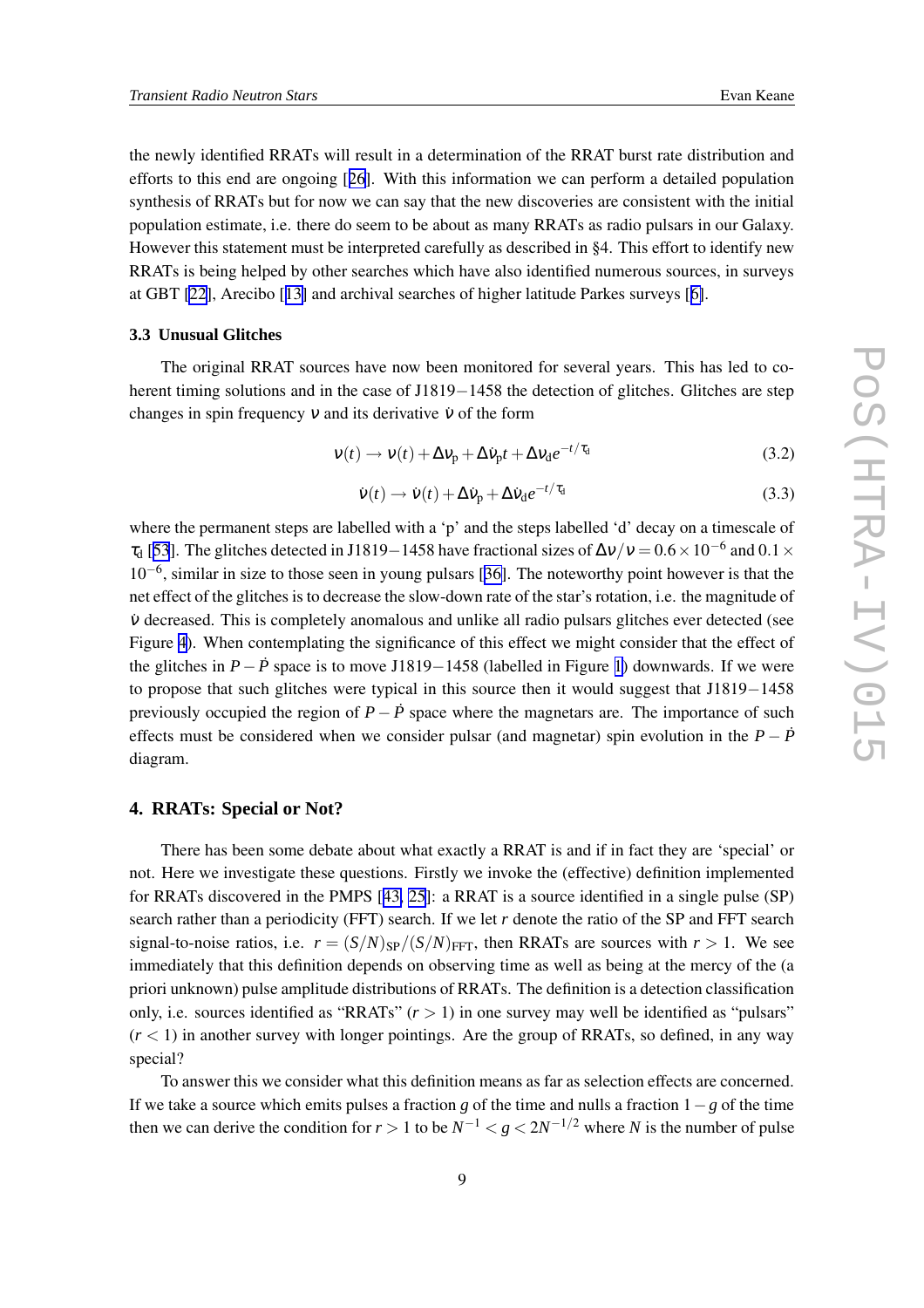<span id="page-9-0"></span>

**Figure 4:** The relative change in the magnitude of  $\dot{v}$  due to glitches, in J1819−1458 and a sample of glitches in other pulsars [[36\]](#page-14-0).

periods during our observation and we have ignored some pulse shape factors of order unity [[41\]](#page-14-0). If we observe for a time  $T = NP$  then we can convert this to a constraint on  $g - P$  space which is  $Tg^2/4 < P < Tg$  [[42\]](#page-14-0). For a given *g*, the low period limit defines the *r* = 1 condition so that at lower periods an FFT search is more effective. For higher periods than  $Tg$  there is unlikely to be even one pulse during the observation. Thus RRATs are those sources detected in the hatched region in *g*−*P* space in Figure [5.](#page-10-0) Clearly this definition depends on the observing time *T*, and the boundaries shown in Figure [5](#page-10-0) are for the 35-minute pointings of the PMPS [[40\]](#page-14-0). Different surveys will have different 'RRAT-PSR' boundaries, e.g. the higher-latitude Parkes surveys [\[6\]](#page-12-0) had shorter pointings and hence different boundaries which are over-plotted on Figure [5](#page-10-0). Thus the "RRAT" J1647−36 detected in the high-latitude surveys would have been detected as a "pulsar" if it were surveyed in the PMPS. We note that in reality the *g* values we measure represent the *apparent* nulling fraction, i.e. the intrinsic values of *g* may be higher depending on the pulse-to-pulse modulation and distance to the source [\[59](#page-15-0), [6](#page-12-0)].

So the definition of a RRAT is arbitrary, survey-dependent and makes a selection in  $g - P$ space. FFT searches also make a selection in *g*−*P* space but, in comparison, single pulse searches are sensitive to higher period sources (up to several seconds) with moderate nulling fraction down to very short period pulsars with large nulling fractions. It seems unfair to compare period dis-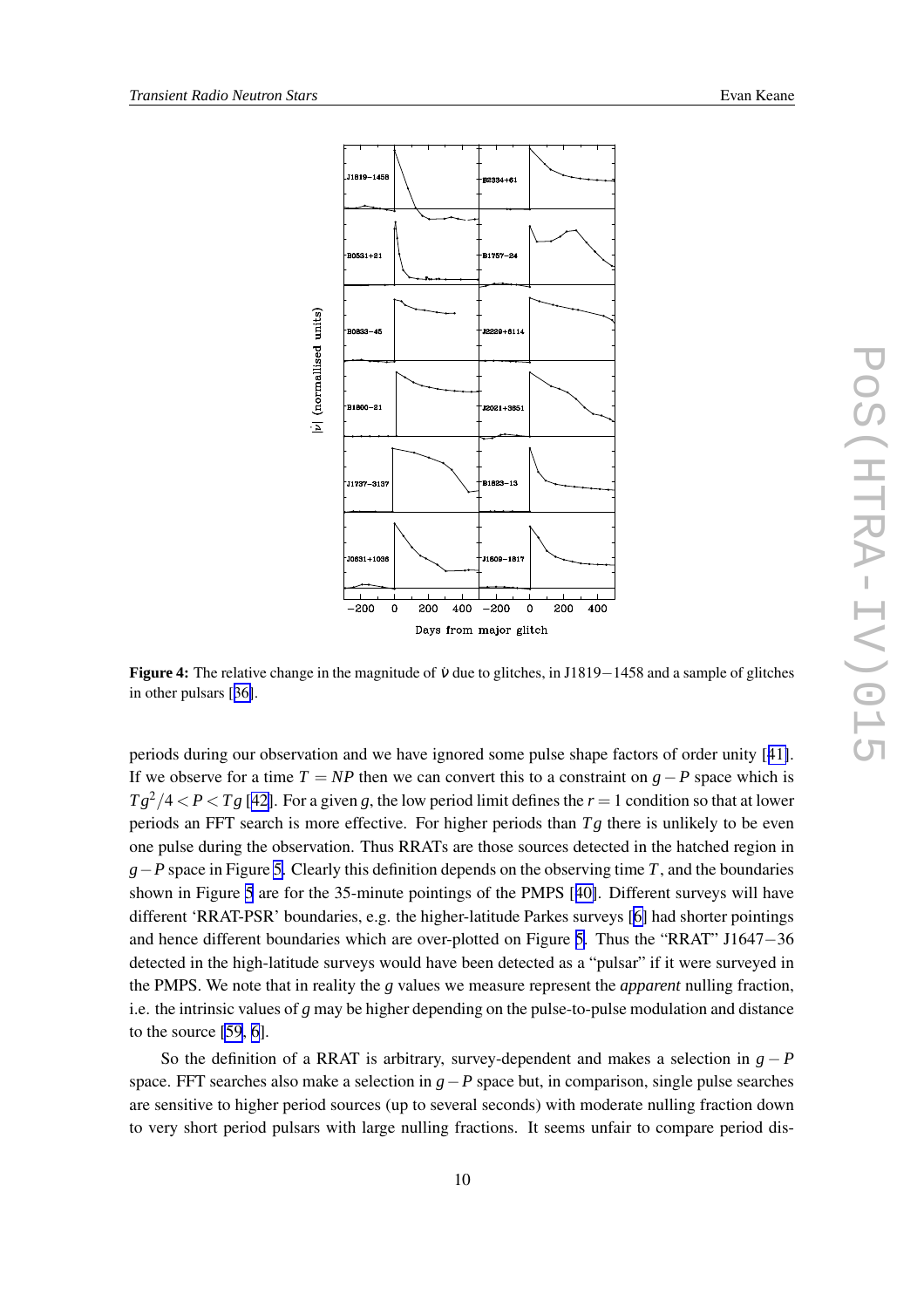<span id="page-10-0"></span>

**Figure 5:** Plotted here is  $g - P$  space with the regions where SP searches (hatched) and FFT searches (shaded) are more effective for the PMPS [[40\]](#page-14-0), which define the "RRAT" and "pulsar" regions. Overplotted are the PMPS RRATs with measured periods as reported in [[43,](#page-14-0) [25\]](#page-13-0) (M+06 and K+10 in the figure). Also plotted are the "RRAT" and "pulsar" boundaries for the Parkes high-latitude surveys and the sources discovered therein which have known *P* and *g* [\[6](#page-12-0)] (BB10 in the figure). For J1654−23 we use the correct period as recently determined, not that published in BB10 [\[26](#page-13-0)]. We also plot the sources reported in [[13\]](#page-13-0) (D+09 in the figure). J1854+03 is plotted with the PMPS sources, although it was also identified in PALFA. We note that the boundaries for the inner-Galaxy PALFA pointings are the same as for the Parkes highlatitude surveys if we assume no difference in sensitivity. This is of course incorrect, and due to this extra difference (the Parkes surveys have the same sensitivity as each other) the D+09 sources are plotted simply for illustration.

tributions of sources selected in this way, but we do note that the periods of many PMPS RRATs are well above (more than an order of magnitude) the minimum periods where they would still be classified as RRATs, i.e. for a given *g* the PMPS was sensitive to low-period RRATs (e.g.  $P \leq 1.0$  s and  $g \leq 0.001$ ) but these were not detected. This is also true for most of the high-latitude survey sources and boundaries. Monitoring RRATs over some time reveals their slow-down rate  $\dot{P}$  which is not subject to any selection effect. This has shown that RRATs have high spin-down rates compared to the normal radio pulsars [[43,](#page-14-0) [42,](#page-14-0) [26](#page-13-0)] and this implies stronger magnetic fields according to Equation [2.2](#page-2-0). This suggests the question of whether long period and/or high *B* sources have higher nulling fractions or modulation indices (i.e. low observed *g* values). Here we reach a dead end because, as discussed in § 2.2, the nulling properties of pulsars, i.e. the *g* − *P* distribution of FFT-selected sources, is unknown. A project to determine the nulling characteristics of a large population of pulsars may shed some light on how *g* depends on pulsar parameters like *P* and *B*. A weak correlation of modulation index with *B* has been suggested in [[57\]](#page-15-0).

As discussed in [\[6\]](#page-12-0), there are three credible explanations for the nature of RRATs: (1) a distinct population with high nulling fraction; (2) a distinct evolutionary phase with high nulling fraction (dubbed "true RRATs"); (3) weak/distant pulsars with a high modulation index. There seems to be no reason to consider RRATs as a distinct population. In fact, as discussed in § 3.1, this leads to inconsistencies [[24](#page-13-0)]. Solutions (2) and (3) are both consistent with high observed nulling fractions,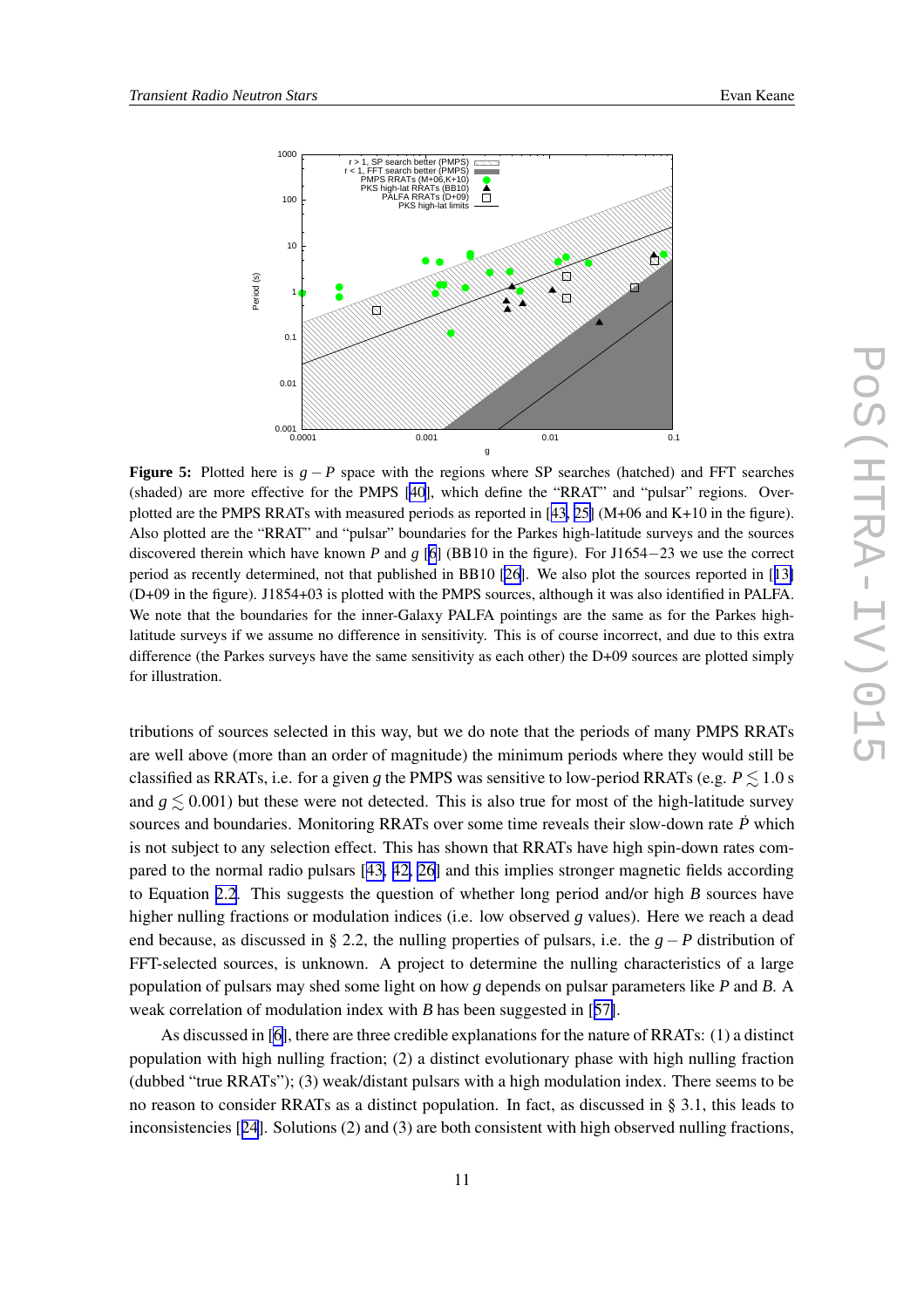i.e. low values of *g*. The question of the "RRAT emission mechanism", for which there have been many proposed explanations [\[30](#page-14-0), [62](#page-15-0), [35,](#page-14-0) [12,](#page-13-0) [47\]](#page-14-0), might then more accurately be re-phrased as a question of what causes nulling of the pulsar emission mechanism and how this might occur on long ( $\sim 10-10^4$  period) timescales. The high projected population of RRATs also becomes less if some sources are covered by solution  $(3)$ . Such sources will have low-luminosity<sup>4</sup> periodic emission. The pulsar population is estimated only above some threshold luminosity *L*min ∼ 0.1 Jy.kpc<sup>2</sup> (for periodic emission), so that if these sources are above  $L_{\text{min}}$  they are already accounted for within low-luminosity selection effect scaling factors in estimates of the pulsar population (see e.g. [\[33](#page-14-0)]). If the underlying periodic emission were below  $L_{\text{min}}$  then these sources would contribute to a birthrate problem by increasing the pulsar population estimate, and indeed the required low-luminosity turn-over<sup>5</sup> is not yet seen, which is why artificial cut-offs are usually applied in population syntheses (see e.g. [[17\]](#page-13-0)). Extreme modulation can account for all but two RRATs, according to the analysis of [\[6\]](#page-12-0) (but notably not J1819−1458, which agrees with [[46\]](#page-14-0)), but the true number may be larger as it assumes analogues of the extreme source PSR B0656+14 to be common in the Galaxy. RRAT pulse amplitude distributions will shed more light on these matters [[46\]](#page-14-0). Another recently discovered phenomenon is sources switching between RRAT-like and pulsar-like modes like PSR J0941−39 [\[6\]](#page-12-0), consistent with the suggestion that nulling is a type of moding [[55\]](#page-15-0), although it is unknown how this correlates with pulsar parameters such as age, *P* or *B*. This also leads to the suggestion that nulling fraction may increase in steps rather than gradually as a pulsar evolves.

## **5. Conclusion**

The transient radio sky at millisecond scales contains thousands of neutron stars. Searches for isolated bursts (rather than FFT searches for periodic emission) have revealed sources which appear to null on various timescales. Much recent interest has focused on the RRATs. These sporadically emitting sources are abundant in the Galaxy so that it seems necessary to absorb the RRATs within the known neutron star populations [[24\]](#page-13-0), either as a distinct evolutionary stage or as pulsars with extreme pulse amplitude variability. As the RRATs have longer periods than might be expected (given the selection effects) and higher *B* values than the normal radio pulsars, this suggests that long *P* and/or high-*B* sources may have increased nulling fractions and/or increased pulse-to-pulse modulation, in comparison to the general (FFT-selected) pulsar population. Of the RRATs which do not seem to fit the mould of highly modulated pulsars, J1819−1458 is the best studied source (and the source with the strongest *B*). It has been seen to undergo anomalous glitches. These have been proposed to have had an evolutionary impact so that J1819−1458 may be an exhausted magnetar [\[36](#page-14-0)], although the importance of this unique glitch behaviour is still uncertain. Recently sources have been identified which alternate between RRAT-like and pulsar-like behaviour, perhaps transitionary objects. The class of intermittent pulsars has lengthy nulls of several days which are quasi-periodic. It is difficult to understand these periodicities which are apparently absent from the RRATs [[48\]](#page-15-0). More information on nulling phenomenology, such as the 'periodic nulls' in

<sup>&</sup>lt;sup>4</sup>Here 'luminosity' is used to refer to the quantity  $L = SD^2$  which has units of Jy.kpc<sup>2</sup> or alternatively  $W.Hz^{-1}$ .

<sup>&</sup>lt;sup>5</sup>There must be a low-luminosity turn-over so that the integral  $\int N(L) dL$  does not diverge at the low end. Here  $N = N(L)$  denotes the number of pulsars with luminosity between *L* and  $L + dL$ .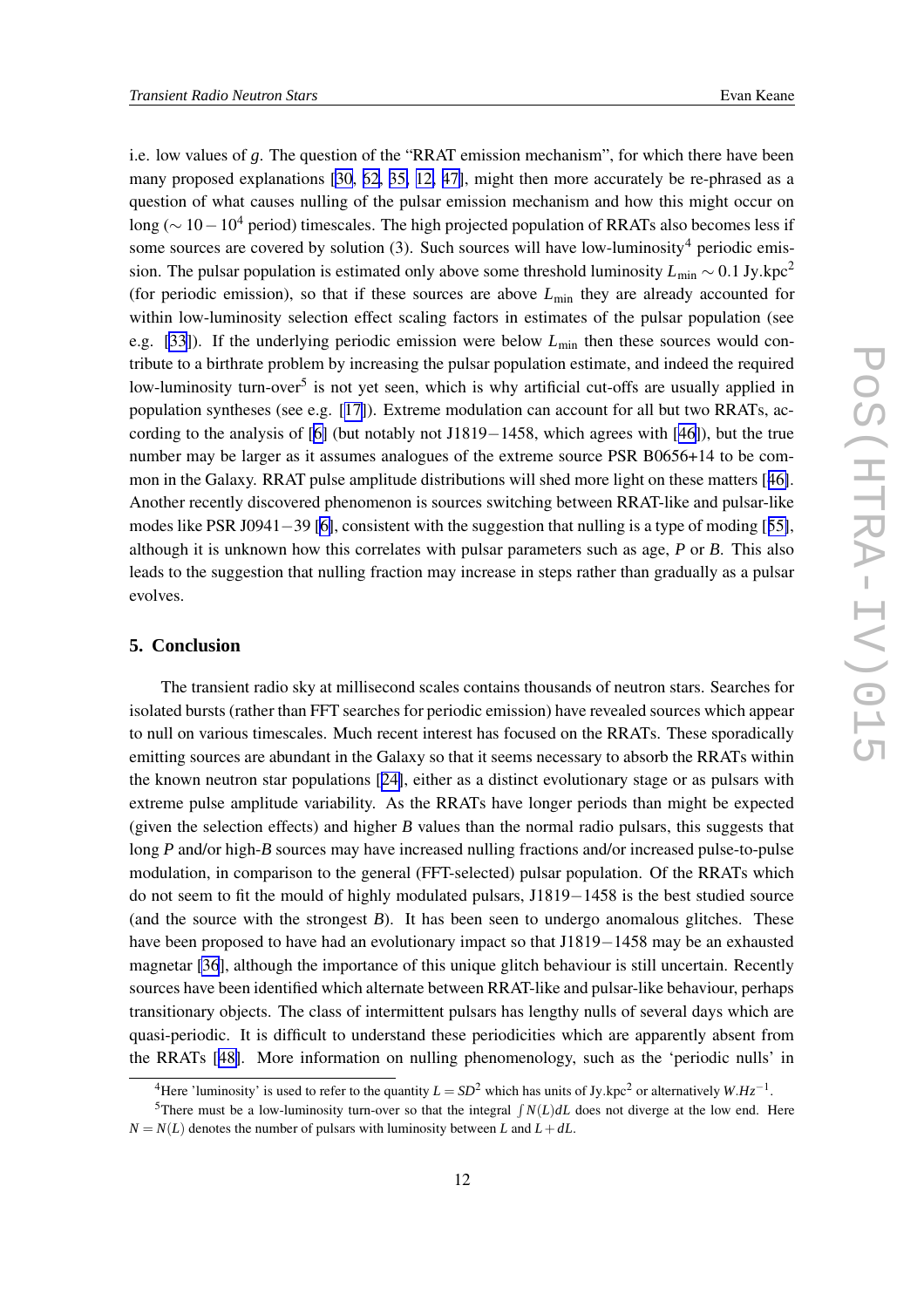<span id="page-12-0"></span>PSR J1920+1040 and the 'component nulls' in PSR J1326−6700 reported by [[55\]](#page-15-0), is needed to relate these transient behaviours to one another.

These discoveries also highlight our lack of knowledge of neutron star evolution post-supernova. The XDINSs and magnetars must also be accommodated into any evolutionary paradigm. It is important to point out that the beaming fraction of long period sources is small. If we extrapolate the empirical pulsar beaming fraction [[54\]](#page-15-0), which was derived from measurements of lowperiod ( $P < 2$  s) pulsars, to RRATs and XDINSs (periods up to 11 s), we get very small values of  $f_{\text{beam}} \approx 0.03$ . Thus the chance of missing any beamed radio emission from the 7 well studied XDINS is high at  $\sim (0.97)^7 \approx 0.8$  and we should not dismiss large beaming effects for these longperiod sources. We also wish to explain the origin of magnetars. The standard pulsar spin-down model presented in § 2 with dipole braking, i.e.  $n = 3$ , is not realised in the handful of sources with known braking indices. In fact the measured values of *n* range from −1.5 to 2.9 [[38,](#page-14-0) [37,](#page-14-0) [7,](#page-13-0) [45,](#page-14-0) [31\]](#page-14-0), telling us that  $\tau_c$  is an unreliable age estimate. Unfortunately alternative age estimates, such as cooling ages, kinematic ages or supernova remnant associations, are known only for a small number of sources. The low braking indices also imply increasing surface magnetic fields strengths (clear from combining the spin-down law with Equation [2.2\)](#page-2-0) and there is also some evidence for magnetic field alignment with the rotation axis [[58\]](#page-15-0). While these effects are poorly understood they must be considered (see e.g. [\[52](#page-15-0)]) to determine a full picture of neutron star evolution.

Further progress in pursuit of these questions will be made with the identification of many more sources. New radio transients, like those described here, are expected to be detected in abundance with next generation instruments like LOFAR, the ATA, FAST, the SKA pathfinders, and, in a decade or so, with the SKA itself (see [[29](#page-14-0)] and references therein).

## **Acknowledgements**

EK thanks M. B. Purver for helpful comments and acknowledges the support of a Marie-Curie EST Fellowship with the FP6 Network "ESTRELA" under contract number MEST-CT-2005- 19669.

## **References**

- [1] S. L. Adler. *Photon splitting and photon dispersion in a strong magnetic field. Ann. Phys. (U.S.A.)*, 67:599–647, 1979.
- [2] M. A. Alpar, A. F. Cheng, M. A. Ruderman, and J. Shaham. *A new class of radio pulsars. Nature*, 300:728–730, 1982.
- [3] A. M. Archibald et al.*A Radio Pulsar/X-ray Binary Link*. *Science*, 324:1411, 2009.
- [4] J. Arons. *Pulsar death at an advanced age.* In *Pulsars: Problems and Progress, IAU Colloquium 160*, pages1 177–178, San Francisco, Astronomical Society of the Pacific, eds. S. Johnston, M. A. Walker, and M. Bailes, 2006.
- [5] M. G. Baring and A. K. Harding. *Radio-quiet pulsars with ultra-strong magnetic fields. ApJ*, 507:L55–L58, 1998.
- [6] S. Burke-Spolaor and M. Bailes. *The millisecond radio sky: transients from a blind single-pulse search*. *MNRAS*, 402:855–866, 2010.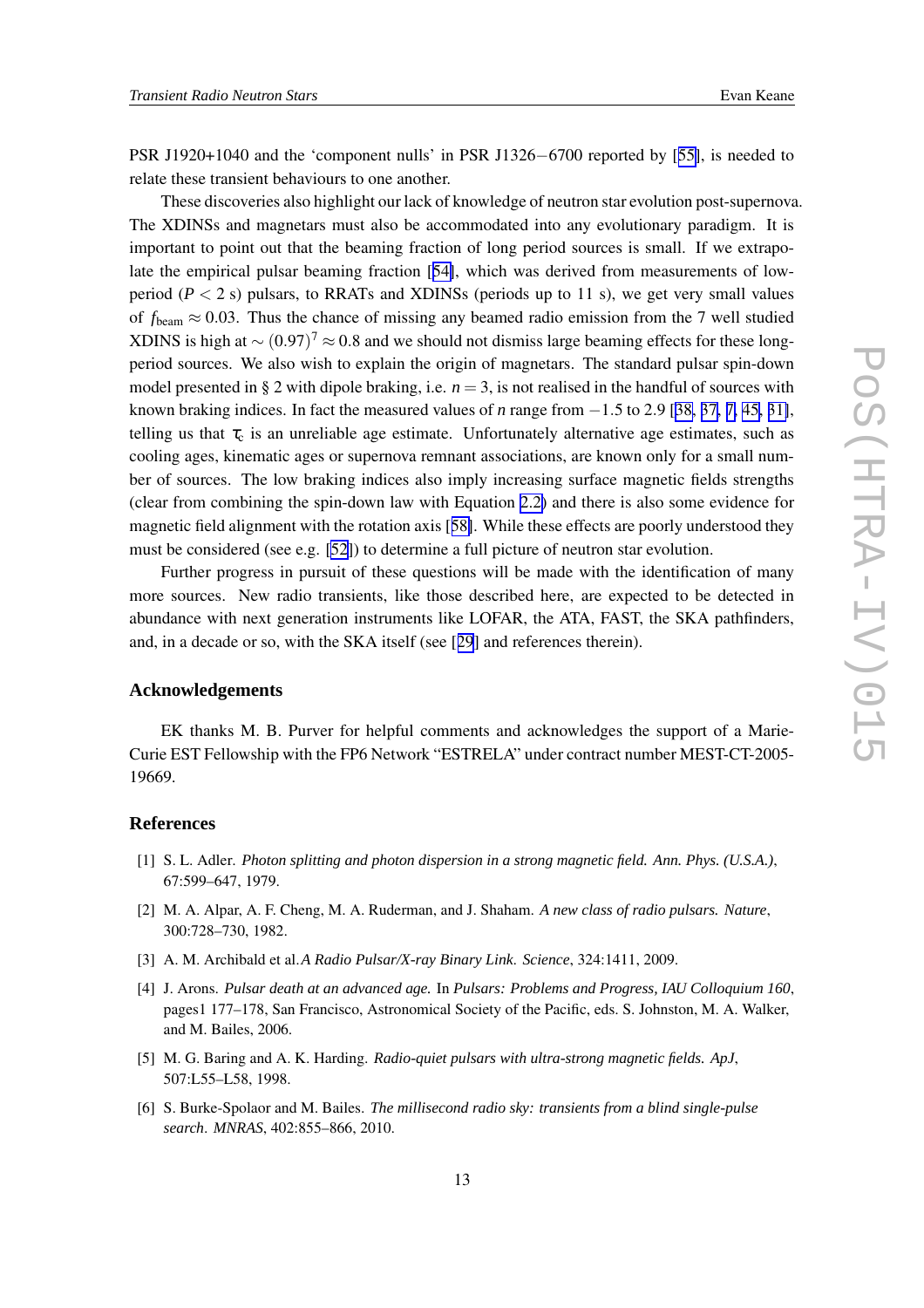- <span id="page-13-0"></span>[7] F. Camilo et al.*Discovery of two high-magnetic-field radio pulsars. ApJ*, 541:367–373, 2000.
- [8] F. Camilo et al.*Transient pulsed radio emission from a magnetar. Nature*, 442:892–895, 2006.
- [9] F. Camilo, J. Reynolds, S. Johnston, J. P. Halpern, and S. M. Ransom. *The magnetar 1e 1547.0-5408: Radio spectrum, polarimetry and timing. ApJ*, pages 681–686, 2008. [astro-ph/0802.0494.]
- [10] K. Chen and M. Ruderman. *Pulsar death rates and death valley. ApJ*, 402:264–270, 1993.
- [11] J. M. Cordes, T. J. W. Lazio, and M. A. McLaughlin. *The dynamic radio sky*. *New Astronomy Review*, 48:1459–1472, 2004.
- [12] J. M. Cordes and R. M. Shannon. *Rocking the lighthouse: Circumpulsar Asteroids and radio intermittency*. *ApJ*, 682:1152–1165, 2008. [astro-ph/0605145.]
- [13] J. S. Deneva et al. *Arecibo Pulsar Survey Using ALFA: Probing Radio Pulsar Intermittency And Transients*. *ApJ*, 703:2259–2274, 2009.
- [14] R. Diehl et al. *Radioactive* <sup>26</sup>*Al from massive stars in the Galaxy*. *Nature*, 439:45–47, 2006.
- [15] R. P. Eatough, E. F. Keane, and A. G. Lyne. *An interference removal technique for radio pulsar searches*. *MNRAS*, 395:410–415, 2009.
- [16] R. P. Eatough et al. *Selection of radio pulsar candidates using artificial neural networks*. *MNRAS, in press*, 2010. [astro-ph/1005.5068]
- [17] C.-A. Faucher-Giguère and V. M. Kaspi. *Birth and Evolution of Isolated Radio Pulsars*. *ApJ*, 643:332–355, 2006.
- [18] B. M. Gaensler, D. C.-J. Bock, and B. W. Stappers. *Nondetection of a pulsar-powered nebula in Puppis A and the implications for the nature of the radio-quiet neutron star RX J0822–4300*. *ApJ*, 537:L35–L38, 2000.
- [19] P. Goldreich and W. H. Julian. *Pulsar electrodynamics. ApJ*, 157:869–880, 1969.
- [20] J. P. Halpern and E. V. Gotthelf. *Spin-Down Measurement of PSR J1852+0040 in Kesteven 79: Central Compact Objects as Anti-Magnetars*. *ApJ*, 709:436–446, 2010.
- [21] T. H. Hankins, J. S. Kern, J. C. Weatherall, and J. A. Eilek. *Nanosecond radio bursts from strong plasma turbulence in the Crab pulsar*. *Natureure*, 422:141–143, 2003.
- [22] J. W. T. Hessels, S. M. Ransom, V. M. Kaspi, M. S. E. Roberts, D. J. Champion, and B. W. Stappers. *The GBT350 Survey of the Northern Galactic Plane for Radio Pulsars and Transients*. *ArXiv e-prints*, 710, October 2007. astro-ph/0710.1745
- [23] D. L. Kaplan and M. H. van Kerkwijk. *Constraining the Spin-down of the Nearby Isolated Neutron Star RX J0806.4-4123, and Implications for the Population of Nearby Neutron Stars*. *ApJ*, 705:798–808, 2009.
- [24] E. F. Keane and M. Kramer. *On the birthrates of Galactic neutron stars*. *MNRAS*, 391:2009–2016, 2008.
- [25] E. F. Keane et al. *Further searches for Rotating Radio Transients in the Parkes Multi-beam Pulsar Survey*. *MNRAS*, 401:1057–1068, 2010.
- [26] E. F. Keane et al. *MNRAS, in preparation*, 2010.
- [27] V. I. Kondratiev et al. *New Limits on Radio Emission from X-ray Dim Isolated Neutron Stars*. *ApJ*, 702:692–706, 2009.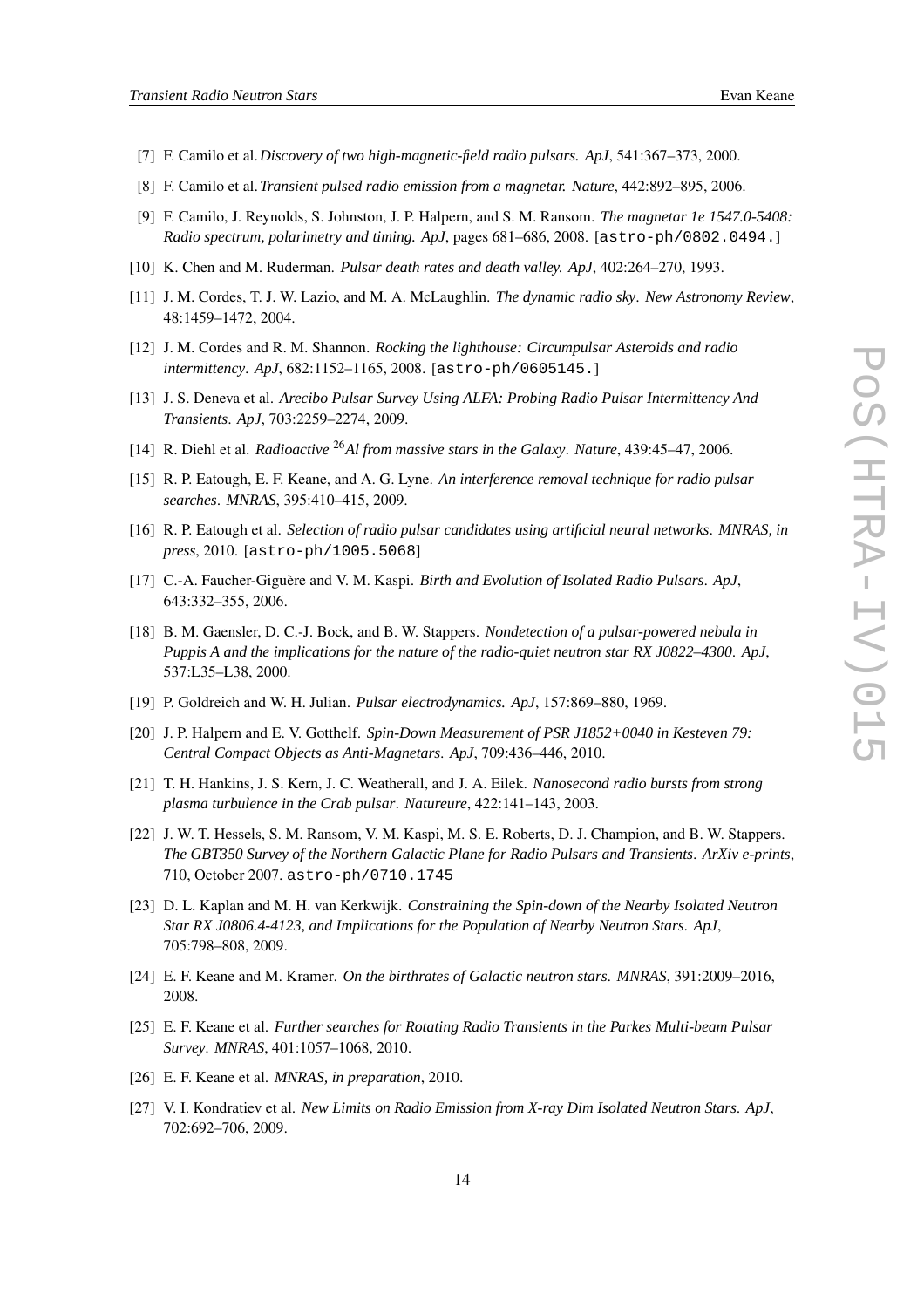- <span id="page-14-0"></span>[28] M. Kramer, A. G. Lyne, J. T. O'Brien, C. A. Jordan, and D. R. Lorimer. *A Periodically Active Pulsar Giving Insight into Magnetospheric Physics*. *Science*, 312:549–551, 2006.
- [29] T. J. W. Lazio et al. *The Dynamic Radio Sky: An Oppurtunity for Discovery*. *Astro2010: The Astronomy and Astrophysics Decadel Survey, Science White Papers, no. 176*, 2009. [astro-ph/0904.0633.]
- [30] X.-D. Li. *On the Nature of Part-Time Radio Pulsars*. *ApJ*, 646:L139–L142, 2006.
- [31] M. A. Livingstone, V. M. Kaspi, F. P. Gavriil, R. N. Manchester, E. V. G. Gotthelf, and L. Kuiper. *New phase-coherent measurements of pulsar braking indices*. *APSS*, 308:317–323, April 2007.
- [32] D. R. Lorimer, M. Bailes, M. A. McLaughlin, D. J. Narkevic, and F. Crawford. A Bright Millisecond Radio Burst of Extragalactic Origin. *Science*, 318:777, 2007.
- [33] D. R. Lorimer et al. *The Parkes Multibeam Pulsar Survey - VI. Discovery and timing of 142 pulsars and a Galactic population analysis*. *MNRAS*, 372:777–800, 2006.
- [34] D. R. Lorimer and M. Kramer. *Handbook of Pulsar Astronomy*. Cambridge University Press, 2005.
- [35] Q. Luo and D. Melrose. *Pulsar radiation belts and transient radio emission*. *MNRAS*, 378:1481–1490, 2007.
- [36] A. G. Lyne et al. *Unusual glitch activity in the RRAT J1819-1458: an exhausted magnetar? MNRAS*, 400:1439–1444, 2009.
- [37] A. G. Lyne, R. S. Pritchard, F. Graham-Smith, and F. Camilo. *Very low braking index for the Vela pulsar*. *Nature*, 381:497–498, 1996.
- [38] A. G. Lyne, R. S. Pritchard, and F. G. Smith. *23 years of Crab pulsar rotational history*. *MNRAS*, 265:1003–1012, 1993.
- [39] A. G. Lyne and F. G. Smith. *Pulsar Astronomy, 3rd ed.* Cambridge University Press, Cambridge, 2005.
- [40] R. N. Manchester et al. *The Parkes multi-beam pulsar survey - i. observing and data analysis systems, discovery and timing of 100 pulsars*. *MNRAS*, 328:17–35, 2001.
- [41] M. A. McLaughlin and J. M. Cordes. *Searches for giant pulses from extragalactic pulsars*. *ApJ*, 596:982–996, 2003.
- [42] M. A. McLaughlin et al. *Timing observations of rotating radio transients*. *MNRAS*, 400:1431–1438, 2009.
- [43] M. A. McLaughlin et al. *Transient radio bursts from rotating neutron stars*. *Nature*, 439:817–820, 2006.
- [44] M. A. McLaughlin et al. *Discovery of Pulsations and a Possible Spectral Feature in the X-Ray Emission from Rotating Radio Transient J1819-1458*. *ApJ*, 670:1307–1313, 2007.
- [45] J. Middleditch, F. E. Marshall, Q. D. Wang, E. V. Gotthelf, and W. Zhang. *Predicting the Starquakes in PSR J0537*−*6910*. *ApJ*, 652:1531–1546, 2006.
- [46] J. J. Miller et al. *Radio Properties of Rotating Radio Transients I: pulse amplitude distributions and spectral indices*. *MNRAS*, submitted, 2010.
- [47] R. Ouyed, D. Leahy, B. Niebergal, and Y. Yue. *Quark-nova remnants: application to RRATs*. *MNRAS*, 396:1058–1065, 2009.